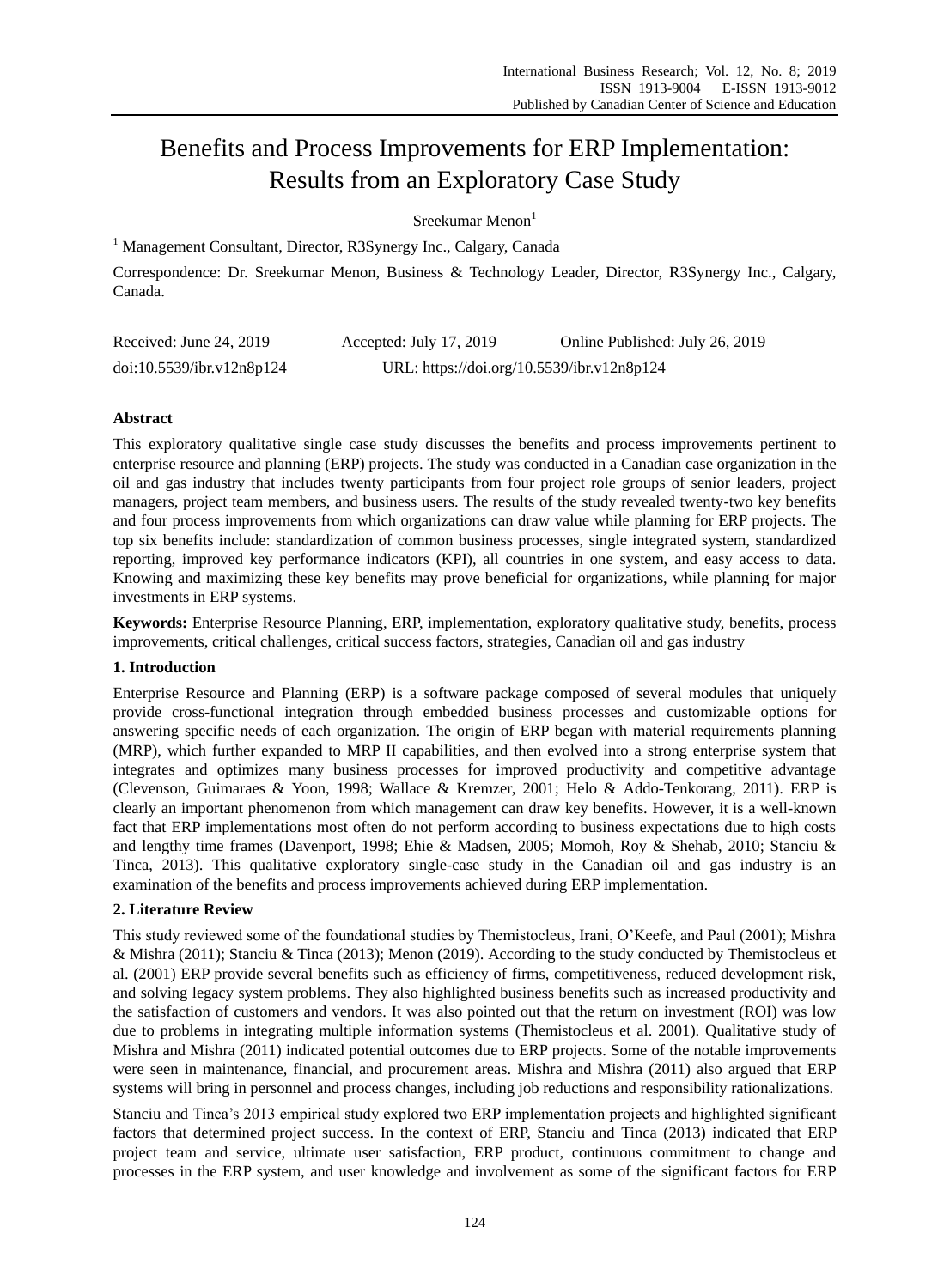project success (Florescu, Ionescu & Tudor, 2010). It was also noted that ERP success can be increased by learning from past mistakes and using experience gained from previous projects (Stanciu & Tinca, 2013).

Menon's 2016 exploratory case study in a Canadian case organization highlighted several critical challenges encountered during ERP implementation. The study evoked a comprehensive list of sixty critical challenges (Menon, 2016). Disbanding the project team very quickly after implementation was the most important challenge (identified by six, or 30%, of participants), followed by interface issues, lack of proper testing, time zone limitations, stress, offshoring, people's resistance to change, a short hyper-care period, data cleansing, excessive customization, and leadership that didn't understand the complexities. It was also noted that critical challenges were significant during ERP projects (Menon, 2016; Menon, Muchnick, Butler & Pizur, 2019).

Menon (2019) also listed some of the effective strategies that can be used to overcome critical challenges. The key strategies emerged to overcome challenges include having the right people for support and guidance from experts, change management, clear communications, hands-on training, lots of testing, and risk management (Menon, 2019). Adopting these strategies early in the project, can overcome challenges and increase business benefits for organization (Menon, 2019).

#### **3. Methodology**

To understand the perceptions of each of the four project role groups; senior leaders, project managers, project team members, and business users, this study used a qualitative exploratory single-case study design. Exploratory case study research is used to investigate a phenomenon by understanding perceptions and is usually focused on a small sample population for arriving at in-depth and rich data (Hewlett, 2005; Yin, 2014). Qualitative exploratory case studies typically involve small heterogeneous samples that can offer in-depth investigation, and such a case study is considered an appropriate tool for undertaking research in ERP implementation (Yin, 2009; Mishra & Mishra, 2011). Important characteristics applicable to exploratory case study research were aligned with this study's objectives. The study design was also conducive to identifying rich insights into the identified role groups' perceptions and differences (Woodside, 2010). This exploratory case study research also involved in collecting documentation, archived records, or both (Denzin, 2012; Howe, 2012; Nickson, 2014). The case setting used for this study is a Canadian oil and gas company involved in a large ERP implementation. The inclusion criteria required that the participants must have experience in ERP project roles, and also in ERP implementation projects in the Canadian oil and gas industry.

Stratified sampling was used due to the small sample size and the desire to obtain data from each stratum or participant group of the sample (Gerring, 2007). Twenty participants were selected for this study using stratified purposive sampling from the case organization and the sample represented four participant project team roles that consisted of three senior leaders, four project managers, six project team members, and seven business users. McLeod (2010) suggested that case-study research advocates for participants be knowledgeable about the phenomenon in its context, which was a requirement for participant inclusion in this study.

The draft interview guide was composed of interview questions which include "how would you describe the benefits and process improvements achieved through the implementation"? In this study, document review facilitated data triangulation, which provided another source of data beyond the semi-structured interviews (Yin, 2009; Denzin, 2012; Howe, 2012; Nickson, 2014). The researcher conducted a total of 20 face-to-face interviews with participants from the four project team role groups comprising of 3 senior leaders, 4 project managers, 6 project team members, and 7 business users. Qualitative data analysis software NVivo 11, by QSR International (2016), was used to organize, tabulate, and code the interview responses. The identified themes and findings were loaded into NVivo for qualitative data analysis by reading transcripts and field observations, apply tools for evaluation, enter data information, evaluate and triangulate data.

#### **4. Discussion of Results**

Research findings from the interview responses from four ERP project role groups are discussed below. The study generated a total of 22 benefits, which are listed in Appendix A. Based on the highest frequency count, the top six benefits (Table 1) were drawn from all four project role groups. These include standardization of common processes, one integrated system, standardized reporting, improved key performance indicators (KPI), having all countries in the same system is good, and access to comparable and visible data. The participant responses also produced four process improvements (Table 2), which included improved and strong process planning as well as improvements in demand planning, accounts receivable (AR) cash operations, and offshoring business activities.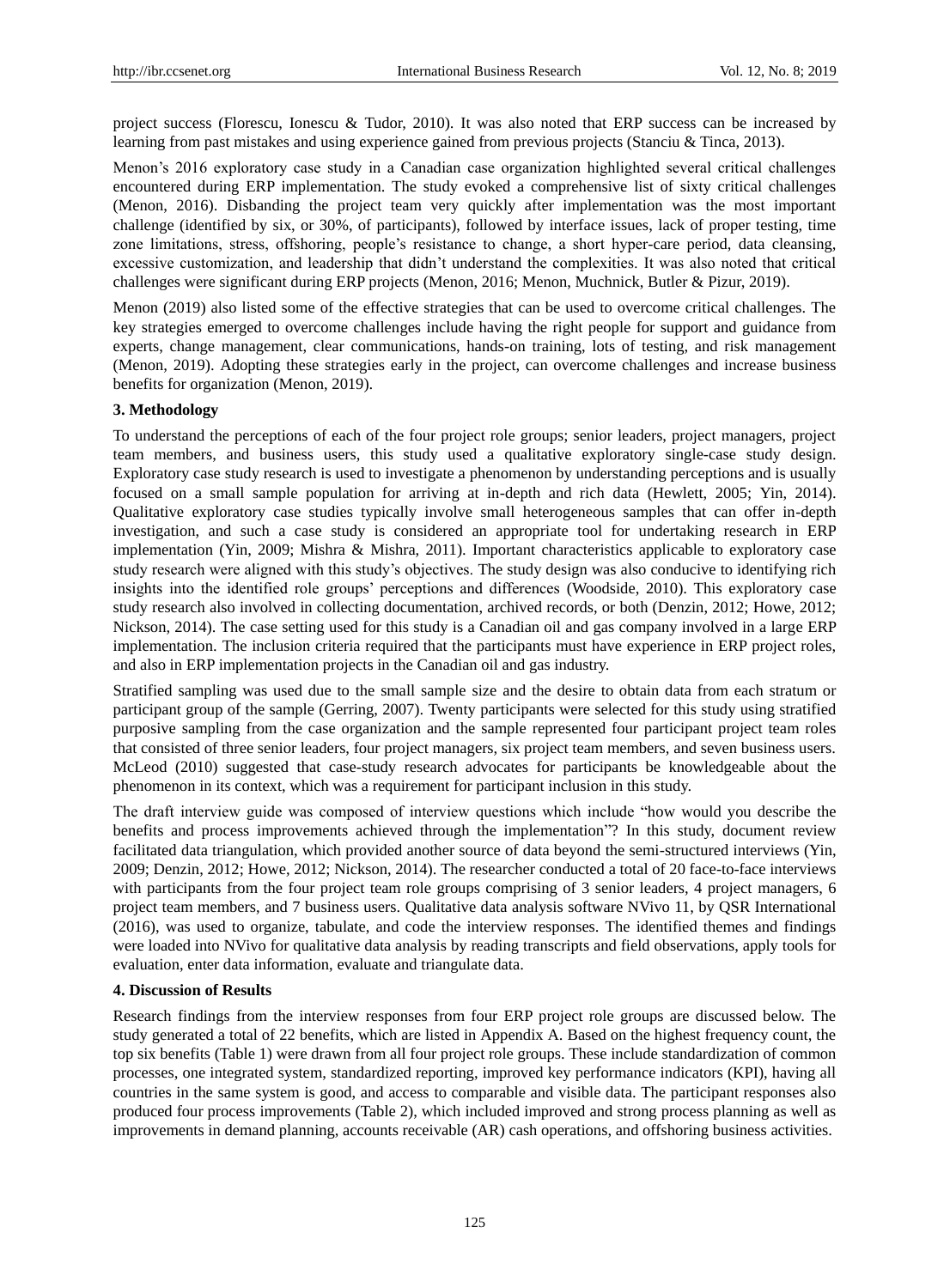| Benefits: Top Themes                                  | Senior<br>Leader | Project<br>Manager | Project<br>Team<br>Member | <b>Business User</b> |
|-------------------------------------------------------|------------------|--------------------|---------------------------|----------------------|
| Standardization of processes                          | 2                | 3                  | 2                         |                      |
| One integrated system                                 |                  |                    | $\mathcal{L}$             |                      |
| Standardized reporting                                |                  |                    | 3                         |                      |
| Improved key performance indicators (KPIs)            |                  |                    |                           |                      |
| Having all of the countries in same system is<br>good |                  |                    |                           | 3                    |
| Access to comparable and visible data                 |                  | 2                  |                           |                      |
| Total                                                 |                  | 8                  | 9                         |                      |

#### Table 1. Benefits from ERP Implementation as Reported by Members of the Project Role Groups

*Note*. The table highlights top six benefits achieved from ERP implementation in the case organization. This is based on high-frequency count across all four project role groups. A dash indicates that no member of the group reported that benefit.

Table 2. Process Improvements from ERP Implementation as Reported by Members of the Project Role Groups

| Process Improvements from ERP implementation    | Senior.<br>Leader | Project<br>Manager | Project<br>Team<br>Member | <b>Business</b><br>User |
|-------------------------------------------------|-------------------|--------------------|---------------------------|-------------------------|
| Improved and strong process improvement         |                   |                    | 2                         |                         |
| Improvements in AR cash operations              |                   |                    |                           |                         |
| Improvements in off-shoring business activities |                   |                    |                           |                         |
| Improvement in demand planning                  |                   |                    |                           |                         |
| Total                                           |                   |                    |                           |                         |

*Not*e. The table highlights four process improvements achieved from ERP implementation in the case organization. This is based on high-frequency count across all four project role groups. A dash indicates that no member of the group reported that process improvement.

**Senior leader role response highlights.** Participant SL1 pointed out that the new SAP (ERP software) system offered a number of features and tools that were not available in the old system. SAP offered "credit limits and customer exposure measure[d] in real time." In addition, SAP provided "improvements in accounts receivable (AR) cash operations and to manager customer payments from a credit and AR perspective." Participant SL2 opined that the implementation resulted in stronger process improvement and global standardization of processes. Participant SL3 observed that after four years of working in SAP after go-live, no one in the organization wanted to go back to the old JDE (another ERP software) system. The benefits described by SL3 are:

We are now part of a truly global organization, we transact on the same platform globally and we can compare the effectiveness of our business activities and outcome and we can compare much more effectively against our peer groups, we can look at things like key performance indicators, process performance indicators, and the like and see how well we stack up against our peer groups.

SL3 also stated about process improvements achieved:

First of all the process, the KPIs are, are, very well-defined, much better defined than they were before. Hmm and we can we can measure our performance in [a] much more rigorous fashion and I think, yes, on the whole people can see that we managed various elements of our processes.

**Project manager role response highlights.** Participant PM1 stated that benefits of the ERP implementation lie in standard process, making data visible, KPIs, fairly lean business, and to making it profitable "in the right way." According to PM1, process improvements were made, but the implementation added complexity because back-office and reconciliation activities moved offshore. The benefits cited by participant PM2 were one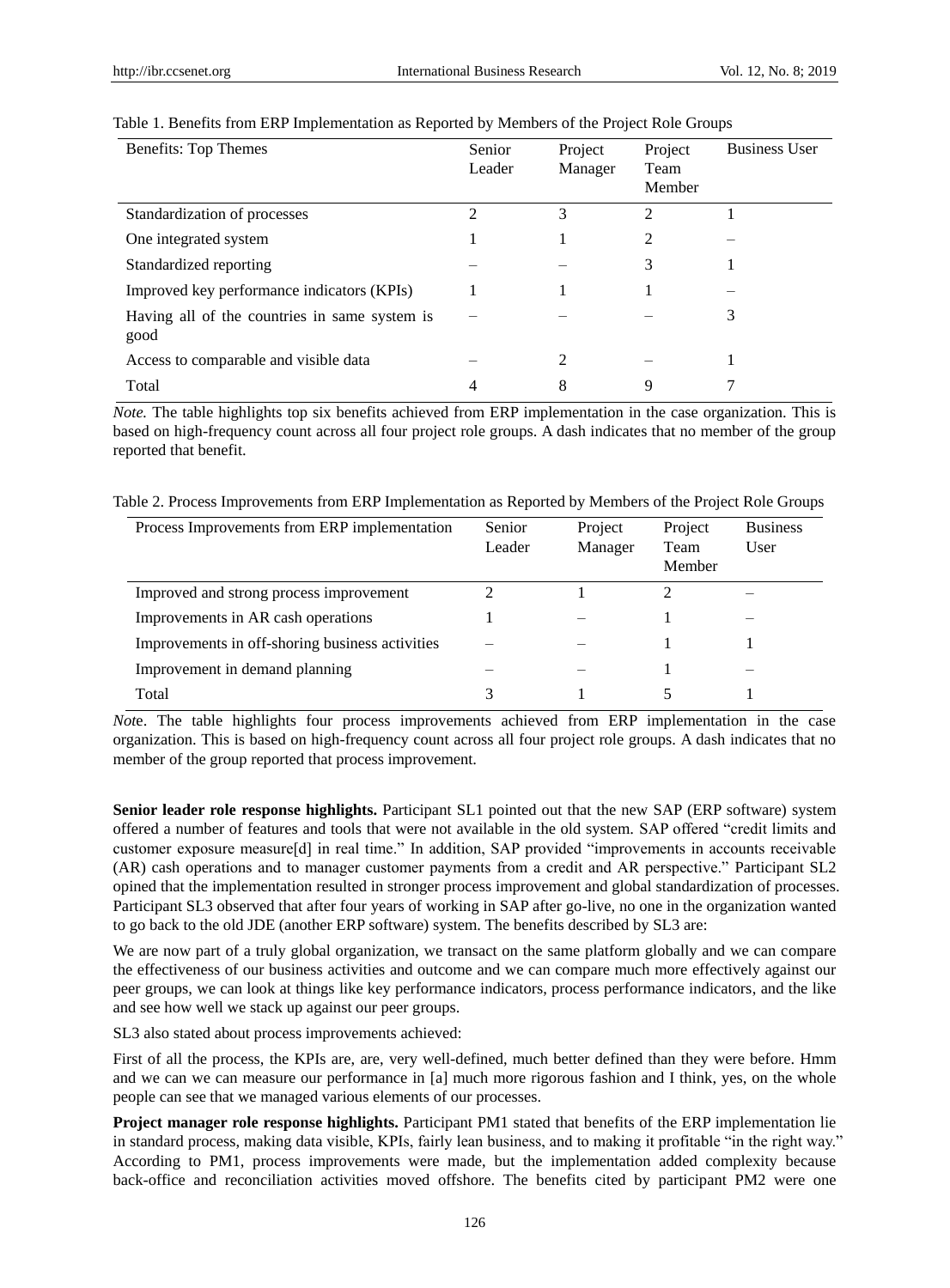integrated system, increased staff efficiency, easy access to real-time data, structure, and above all, segregation of duties. Participant PM3 described the prime benefit as global support received from one support team, which earlier had a separate Canada team to support. After moving to the new solution, the Canadian case organization had to adopt global processes and therefore had to change its way of doing business. Participant PM4 described benefits as reduced headcount and its resulting economic savings, improved KPIs, common practices, and integrated business. PM4 noted:

[The case organization] is a vendor to US from a fuels perspective, yet it is a customer from a lubricant perspective, so from the ability of distributing lubricant products globally, distributing lubricant products globally across North America efficiently out of warehouses built in from Canada and in the US, all that is enabled by the implementation of the existing processes.

**Project team member role response highlights.** Based on experience with the previous system, TM1 argued that JDE was more user-friendly than SAP, but that the new system was more powerful. TM2 recognized that the value and benefits the business could get from the implementation may have become evident later, but TM2 did not witness these firsthand because the participant moved to another business role in the case organization 2 or 3 months after go-live:

In a nutshell I didn't see too many benefits myself, not, that doesn't mean that they weren't there, and they are not experiencing them now, but I think the time horizon to actually achieve those benefits was a little bit longer than what was expected.

Benefits as described by participant TM3 included a standard chart of accounts, standard processes, centralization of processes, easier reporting and comparison of results, and a streamlined perspective incorporated with the rest of the world. Participant TM4 stated that the benefits were global, as business speaks in the same language as other countries, financials and job roles are aligned, and all were forced to clean up the data. Participant TM5 described the benefits as standardization of processes similar to those of other countries, increased efficiency and cost savings, and streamlining of reports in SAP. The process improvements included improvements in the lubricants supply chain for demand planning. According to TM6, the benefits were lower costs, simplified process, and one structure with same job roles across organization. TM6 also argued that there was a downside:

We definitely had process improvements because of lack of understanding, hmm, had process improvements because of missed, that happened on the project, and I will give an example, withholding tax. I did a big project for improving the withholding tax for Canada, and I am doing the same for chemicals and they didn't do a good job in understanding the requirements for withholding tax in Canada when we did the data conversion for all the vendor master from JDE to SAP. We didn't understand the process, which led into lot of gaps.

**Business user role response highlights.** Participant BU1 stated that from a day-to-day perspective, one of the benefits was having all countries in the same system, with the same language, and having the same processes. Participant BU2 felt that from the perspective of a business user, the benefits included ownership, efficiency, and true integration. BU2 further explained:

I think the whole supply chain and I, and I see, ah, ownership, ah, from all parts of the business ah there is a true integration for me as an end user to, to do my job. So, right from the beginning when a deal is struck before I was disconnected from it. Now I am part of it, I am part of the success of it.

Participant BU4 observed that the main benefits were business gaining control of inventory management, paying on time, and billing and collecting money on time. Participant BU5 emphasized that the benefits from the implementation were access to data, standardized reporting, defined roles, and segregation of duties. Being globally aligned and having more functions were the benefits pointed out by BU6. As for process improvements, BU6 said that the business is reversing the previous decision of moving customer creation functions offshore, moving them back onshore so the business need not wait 24 hours to complete the creation of new customer data in SAP. Participant BU7 stated that the benefit was that there was only one SAP system, which is fast, easy to use, and reliable.

#### **5. Themes in Benefits and Process Improvements**

Table 1 provided the list of top six benefits drawn from the frequency count from all four role groups: standardization of common processes, one integrated system, standardized reporting, improved KPIs, having all countries in the same system is good, and access to comparable and visible data. The response also produced four process improvements (Table 2), which included improvement in demand planning, improvements in accounts receivable (AR) cash operations, and improvements in offshoring business activities.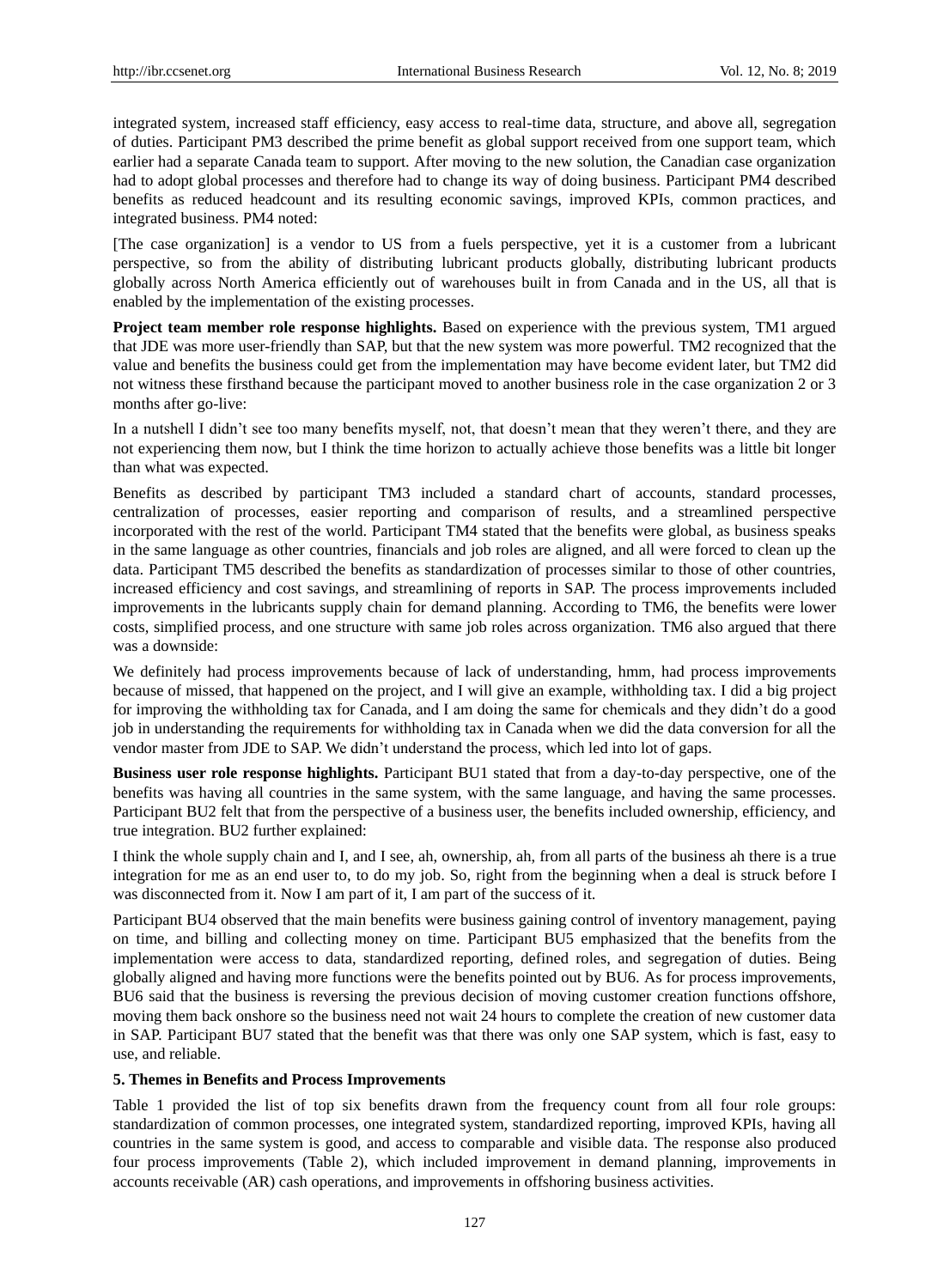**Theme highlights on benefits.** Standardization of processes was one of the main benefits from the ERP implementation as cited by eight participants (40%) across all project role groups. Senior leader participant SL2 added: "I think ultimately it's the global standardization of processes [that] allowed us to be more cost effective and efficient." Participant PM3 commented that "from an IT perspective, you know, the standardization of course, and much of the infrastructure is more standardized and centrally located." Participant TM5 explained:

one of the key [benefits] would be the standardization of processes. Using this system means that you are processing exactly the same as what another country would do it [*sic*] [and] you are going to be talking [in] the same terminology; in terms of processes you can then use common resources, who could be located somewhere across the globe doing these services for you.

Another benefit is "having one integrated system" (PM2), which allows the global company "to have all countries on the same platform" (TM6) with each organization "speaking the same language as the other countries on the same system" (TM6). Standardized reporting is another benefit that the participants emphasized. Whereas TM1 addressed the benefit as "so from a reporting perspective, for the most part, I think it was easier at a higher level to report on the performance for downstream," TM3 added "it is easy to [and] it makes it much more simpler [sic] to compare results, to file results."

Another theme that emerged was improved KPIs. Senior leader participant SL3 commented, "First of all the process, the KPIs are, are, very well defined, much better defined than they were before, and we can, we can [now] measure our performance in much more rigorous fashion." TM1 added that invoicing "became better and the KPI performance and stuff like that, compared to when we first went live."

Another theme that was identified was that having all countries in the same system is good. This benefit can be applied to a multi-national and global organization so that bringing all the countries in one single system becomes advantageous for the organization. Participant BU3 observed, "having everybody on the same platform is a benefit for the customer to do business with different areas of the organization." Further, BU1 noted:

Having all of the countries on the same system is probably good, and especially because when you're talking to other countries or you're trying to streamline something, and you're all talking the same language and you're all understanding the process, so that's definitely a benefit.

Access to data is another theme that emerged from the participant responses. "Getting all this data [and] making it all visible," and getting all the "data and information in one place" are required by the case organization, according to PM1 and PM2, respectively. Participant BU5 stressed the importance of data access by stating, "benefits is [sic] having access to data [and] being comparable."

**Theme highlights on process improvements.** The participants commented about general improvements and strong process improvements across all four ERP project role groups. Senior leader SL3's comments were more strategic in nature:

We can assess the performance of our supply and trading organization and our operations activities and the various processes that are involved, for example, in our hydrocarbon movements. So we can assess our process performance in this area versus our peer [companies across the globe] and so forth.

Participant PM1 added that: "I think organizationally, we actually on one hand, we improved it by making it visible." Regarding improvements on accounts receivable and cash operations, SL1 commented that "from a credit perspective, I think there were a number of improvements on the AR cash operations side, generally a better set of tools to manage customer payments [and] from a credit and accounts receivable perspective." Offshoring business activity was another theme on process improvements. TM3 observed that they were able to offshore and centralize many of their processes. Participant BU4 detailed the offshoring process:

Business offshored [to another country], that's where all of our US truck tickets gets entered [*sic*], where all of our Canada, US rail movements gets ticketed [*sic*], where our invoicing is done from, you know something's, I put in here, but the end result comes from [other country]. They are putting the numbers in. [Researcher: *Is this a process improvement?*] I think so, just because when I did it myself all those things, I was stretched too thin, and the system would let me put in anything I wanted in there, so it's a business and a system improvement.

Another process improvement was in demand planning. Participant TM5 commented that "demand planning was done in multiple spreadsheets, what I mentioned earlier, [and] now everything is done through this module [APO Advanced Planning and Optimization] in SAP. It would project the demand, [and] hence it will trickle down all the way to production."

The literature review indicated that themes (Tables 1 and 3) such as standardization of processes, integrated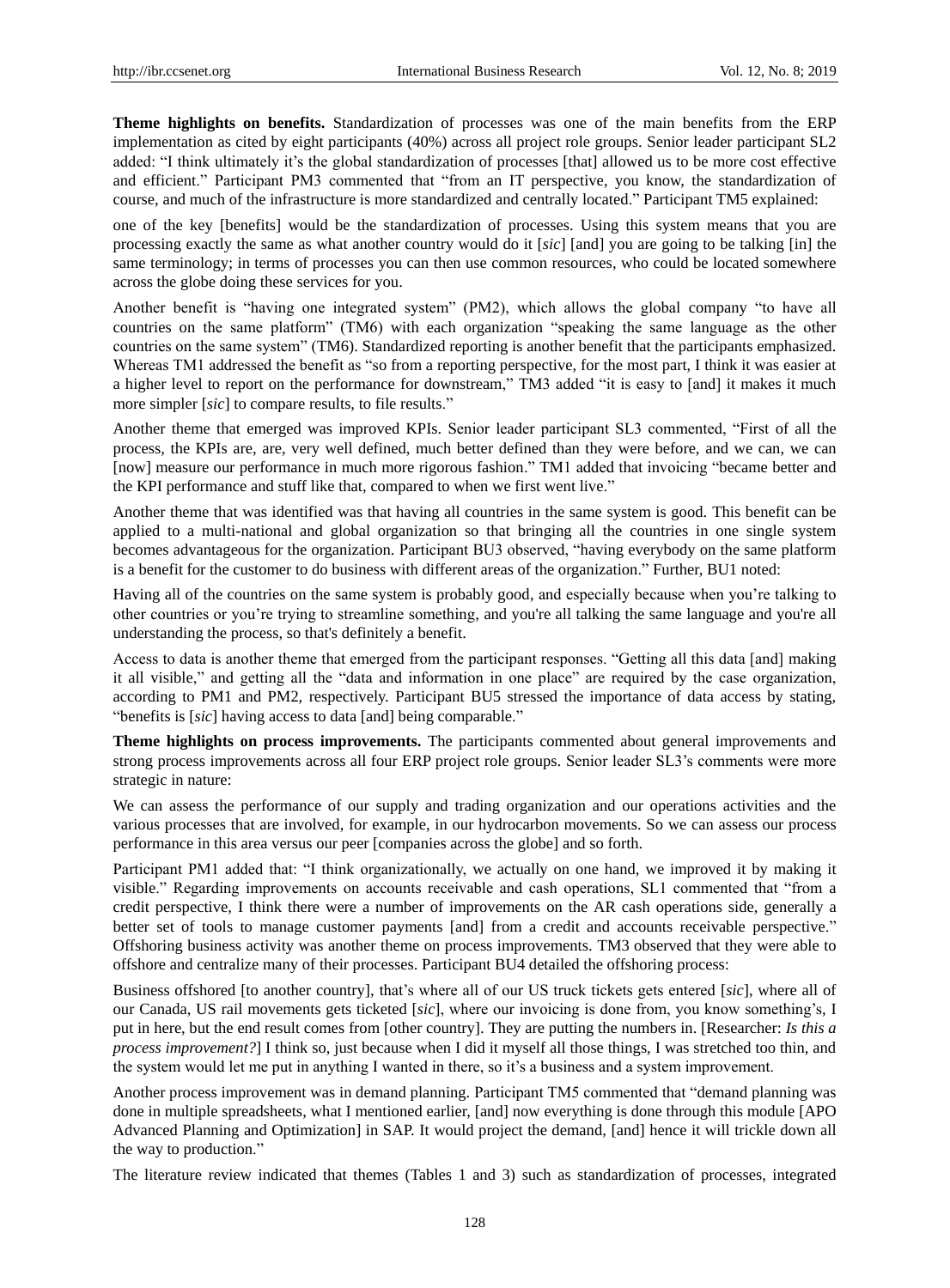system, data, and standardized reporting were aligned with ERP (Finney & Corbett, 2007; Jeng & Dunk, 2013; Pundir et al., 2007; Somers & Nelson, 2001; Tambovcevs & Merkuryev, 2009). Direct quotations from the participants explain the implications of the themes.

| Table 3. Themes on Benefits and Process Improvements |  |  |  |  |  |  |  |  |
|------------------------------------------------------|--|--|--|--|--|--|--|--|
|------------------------------------------------------|--|--|--|--|--|--|--|--|

| RQ2. Themes on Benefits & Process Improvements     | Literature                                       |  |  |  |  |
|----------------------------------------------------|--------------------------------------------------|--|--|--|--|
|                                                    |                                                  |  |  |  |  |
| Standardization of processes                       | Tambovcevs & Merkuryev, 2009                     |  |  |  |  |
| One integrated system                              | Tambovcevs & Merkuryev, 2009                     |  |  |  |  |
| Standardized reporting                             | Pundir et al., 2007                              |  |  |  |  |
| Improved key performance indicators (KPIs)         |                                                  |  |  |  |  |
| Having all of the countries in same system is good |                                                  |  |  |  |  |
| Access to comparable and visible data              | Finney & Corbett, 2007; Somers & Nelson,<br>2001 |  |  |  |  |
| Improved and strong process improvement            |                                                  |  |  |  |  |
| Improvements on AR cash operations                 |                                                  |  |  |  |  |
| Improvements in offshoring of business activities  |                                                  |  |  |  |  |
| Improvement in demand planning                     |                                                  |  |  |  |  |
|                                                    |                                                  |  |  |  |  |

*Note*. Themes on benefits and process improvements are based on highest frequency count. Literature is the corresponding research literature. A dash indicates that the theme was not found in the literature.

The first benefit was standardization of processes, which was described by participant SL2: "the global standardization of processes allowed us to be more cost effective and efficient" and also by SL3: "work is highly standardized [and] we can you know move certain activities to different parts of the world. We can do that far more effectively now than we ever could, and so that's been a tremendous benefit for us." The second benefit theme is to have "one integrated system," "with all countries in one system," because having the same roles, processes, and organizational structure simplifies the business (TM4, TM6). The definition of ERP as an integrated system is sometimes mis-interpreted by the organization. It is a centralized integrated enterprise system (CIES) that provides all the core business functions required to manage the organization. Standardized reporting is another benefit theme, which according to TM5, was: "Streamlining, wherein people used to have different spreadsheets, small databases running just to monitor their own jobs; now everything is in SAP and they can just run the reports."

Improved KPIs are a benefit newly identified by the current study. Participant SL3 stated, "First of all, the process, the KPIs are very well-defined, much better-defined [than] they were before, and we can we can measure our performance in [a] much more rigorous fashion." According to BU1, having all countries in same system is good, "especially because when you're talking to other countries or you're trying to streamline something and you're all talking the same language and you're all understanding the process, so that's definitely a benefit." Finally, the last benefit identified was the access to comparable and visible data. It is important for the business to "have all data and information in one place" (PM2), and "getting all this data and making it visible" (PM1) is important as well.

The process improvements were "improvements on AR cash operations" using a "better set of tools to manage customer payments, eh, from a credit and account receivable perspective" (SL1), and the "cost savings associated with it" (TM3). Another process improvement was offshoring, because of which the "business could centralize a lot of processes" (TM3). Finally, the improvement in demand planning was another process improvement because "from multiple spreadsheets, SAP could project the demand to trickle it down to production" (TM5) faster than in the previous tool.

**Significance of benefits and process improvements in ERP implementation.** One of the key findings was that responses from the case organization in the current study underscored the importance of benefits and process improvements (Table 3) achieved during ERP implementation (Finney & Corbett, 2007; Mishra & Mishra, 2011;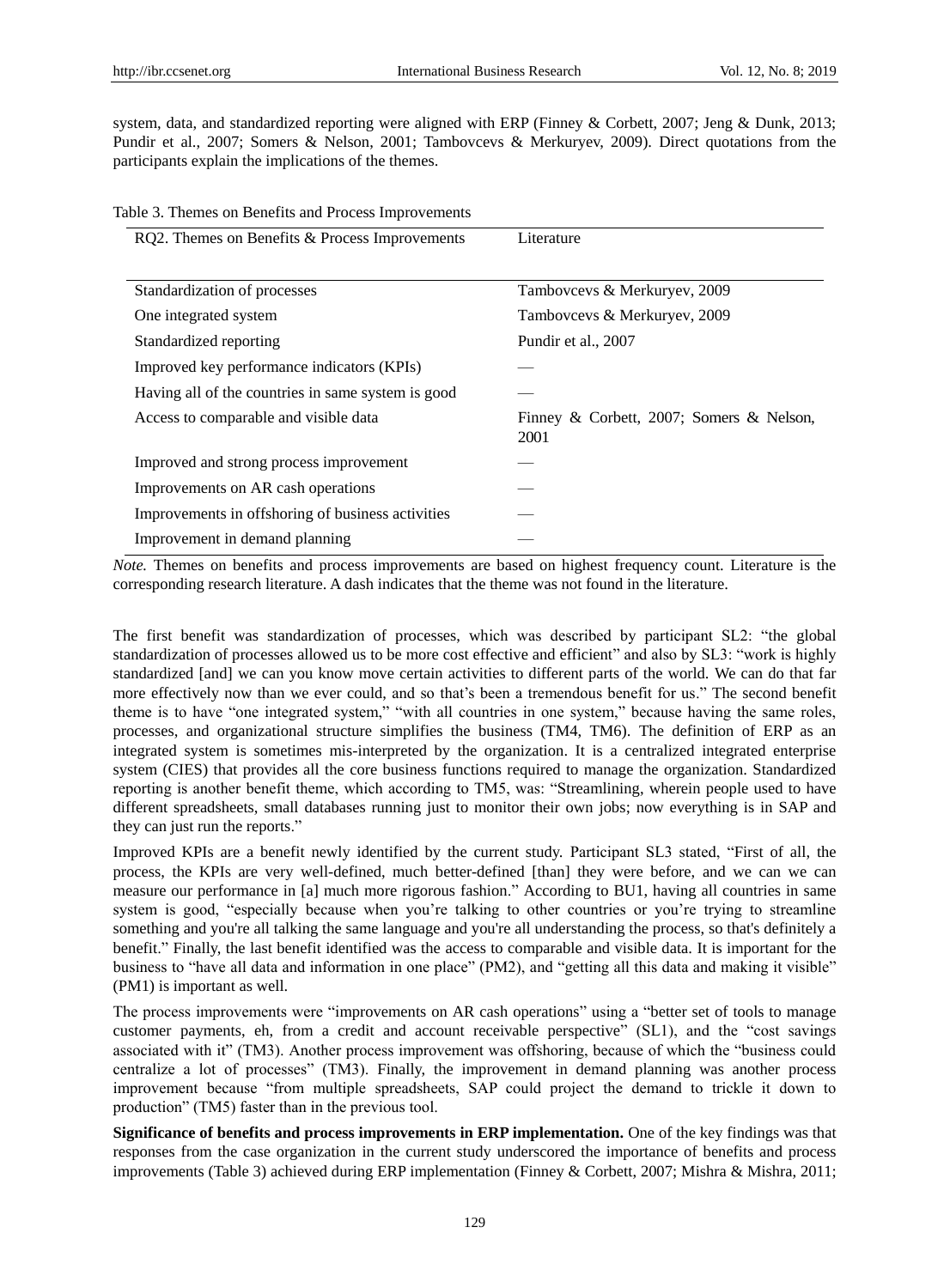Somers & Nelson, 2001; Tambovcevs & Merkuryev, 2009). The research specified 22 benefits in total (Appendix A), and the top six benefits were highlighted in Tables 1 and 3. The study also uncovered four process improvements (Table 2) achieved from implementation. Based on the literature, the benefits, such as access to comparable and visible data, standardization of processes, integrated systems, and reporting were aligned with critical success factors in ERP (Finney & Corbett, 2007; Somers & Nelson, 2001; Tambovcevs & Merkuryev, 2009). The global organization, one of the leading oil and gas companies, with very strong presence in the energy sector had rolled out SAP in many countries. The researcher acknowledged that the case organization had extensive experience in implementation, and therefore the benefits discussed by the participants were significant to the study.

#### **6. Conclusion**

The literature espouses several benefits for organizations undertaking ERP implementations and knowing them in advance can help achieve desired project results. The current study examined a large-scale ERP implementation in the Canadian oil and gas industry (Menon et al., 2019, Menon, 2019). Six key themes on benefits and four themes on process improvements were uncovered from interview responses, based on high frequency counts. The top six benefits that were added to the body of knowledge include: standardization of common processes, one integrated system, standardized reporting, improved key performance indicators (KPI), having all countries in the same system is good, and access to comparable and visible data (Finney & Corbett, 2007; Mishra & Mishra, 2011; Somers & Nelson, 2001; Tambovcevs & Merkuryev, 2009).

One of the key benefits of ERP projects, the concept of integrated system, sometimes is mis-interpreted by the business. ERP is a centralized system that provides tight integration with all major enterprise functions be it HR, planning, procurement, sales, customer relations, finance or analytics, as well to other smaller connected application functions. In that sense "enterprise resource and planning" (ERP) could ideally be described as ―centralized integrated enterprise system‖ (CIES). The study also highlighted four process improvements, which include: improved and strong process planning, improvements in demand planning, accounts receivable (AR) cash operations, and offshoring business activities.

Like other exploratory case studies, this study also has limitations. Although the selected sample size was within norms, the sample size was not significant enough to generalize study population (Marshall, Cardon, Poddar & Fontenot, 2013; Yin, 2011). The selection of 20 participants from four project role groups of senior leaders, project managers, project team members, and business users allowed attainment of productive data on benefits and process improvements in ERP projects. The researcher believes that if the study were to be replicated, it would necessary to avoid having a general senior leader group and instead add a business leader group and an IT leader group to get both the business and IT perspectives from senior leadership.

#### **References**

- Clevenson, A., Guimaraes, T., & Yoon, Y. (1998). Exploring expert system success factors for business process reengineering. *Journal of Engineering and Technology Management*, *15*, 179-199.
- Davenport, T. H. (1998). Putting the enterprise into the enterprise system. *Harvard Business Review*, *76*(4), 121-131.
- Denzin, N. (2012). Triangulation 2.0. *Journal of Mixed Methods Research, 6*(2), 80–88. https://doi.org/10.1177/1558689812437186
- Ehie, I. C., & Madsen, M. (2005). Identifying critical issues in enterprise resource planning (ERP) implementation. *Computers in Industry, 56*(6), 545-557. https://doi.org/10.1016/j.compind.2005.02.006
- Finney, S., & Corbett, M., (2007). ERP implementation: A compilation and analysis of critical success factors. *Business Process Management Journal*, *13*(3), 329 -347. https://doi.org/ 10.1108/14637150710752272
- Florescu, V., Ionescu, B., & Tudor, C. G. (2010). IT&C contribution to organization's performance improvement: The case of ERP systems. *International Journal of Accounting and Management Information Systems*, *9*(3), 467-491.
- Gerring, J. (2007). *Case study research: Principles and practices* (1st ed.). Cambridge, UK: Cambridge University.
- Helo, P., & Addo-Tenkorang, R. (2011). Enterprise Resource Planning (ERP): A review literature report. *Proceedings of the World Congress on Engineering and Computer Science, USA, 2,* 19-21.
- Hewlett, A. K. (2005). *Constructive thinking from theory to practice: An exploratory study* (Doctoral dissertation). Retrieved from ProQuest Dissertations and Theses database. (UMI No. NR08783)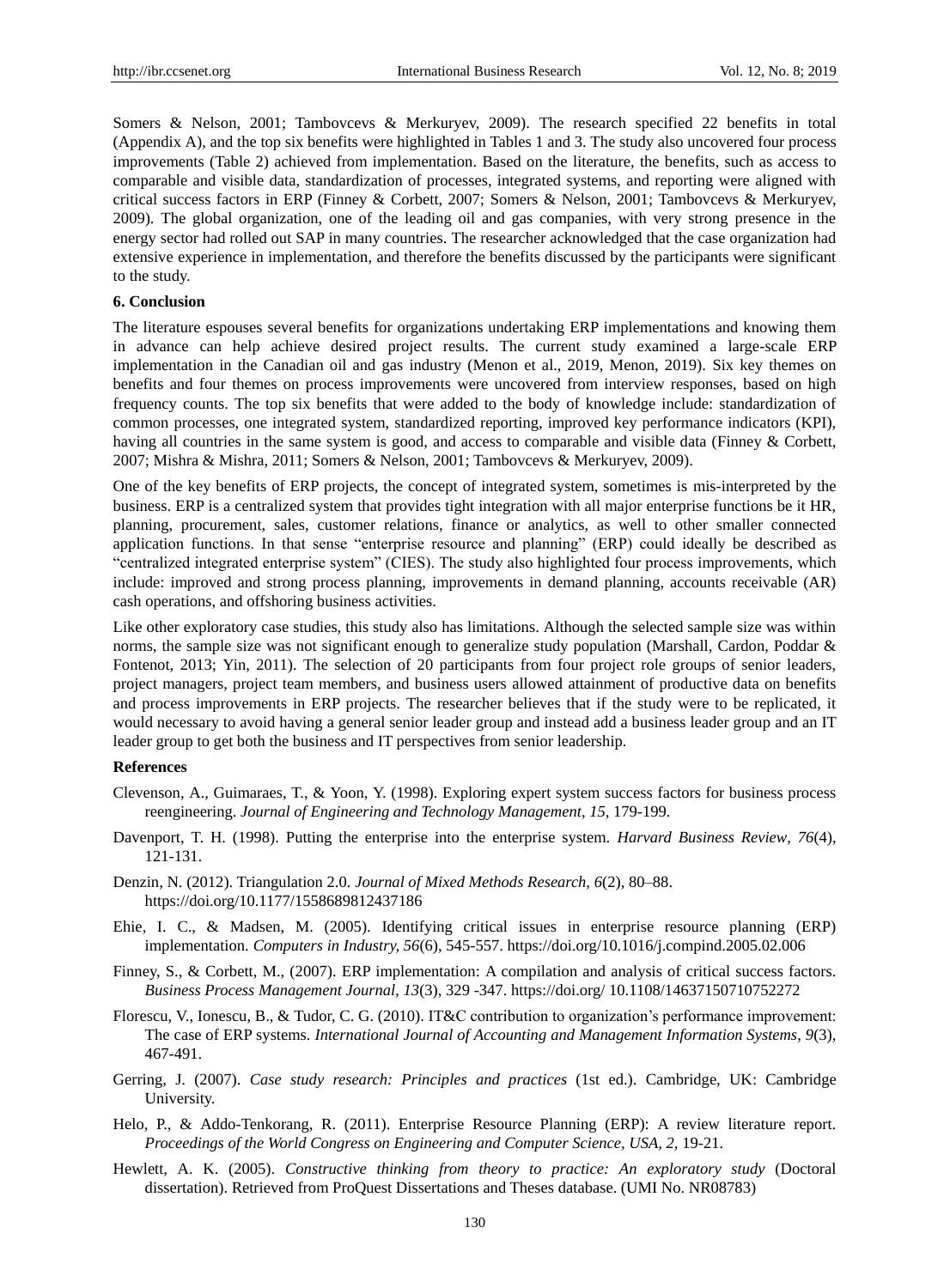- Howe, K. (2012). Mixed methods, triangulation, and causal explanation. *Journal of Mixed Methods Research*, *6*, 89–96. https://doi.org/10.1177/1558689812437187
- Jeng, D. J., & Dunk, N. (2013). Knowledge management enablers and knowledge creation in ERP system success. *International Journal of Electronic Business Management*, *11*(1), 49-59.
- Marshall, B., Cardon, P., Poddar, A., & Fontenot, R. (2013). Does sample size matter in qualitative research?: A review of qualitative interviews in IS research. *Journal of Computer Information Systems, 54*(1), 11–22. Retrieved from http://iacis.org/jcis/articles/JCIS54-2.pdf
- McLeod, J. (2010). *Case study research in counseling and psychotherapy*. Thousand Oaks, CA: Sage.
- Menon, S. A. (2016). *Critical challenges in ERP implementation: A qualitative case study in the Canadian oil and gas industry* (Doctoral dissertation). Retrieved from ProQuest Dissertations & Theses. Capella University, Minneapolis, US. (Accession order No. AAT 10252616)
- Menon, S. (2019). Effective Strategies to Overcome Challenges in ERP Projects: Perspectives from a Canadian Exploratory Study. *International Business Research,* 12*(7),* 12-23. https://doi.org/ 10.5539/ibr.v12n7p12
- Menon, S.A., Muchnick, M., Butler, C., & Pizur, T. (2019). Critical Challenges in Enterprise Resource Planning (ERP) Implementation. *International Journal of Business and Management, 14*(7)*,* 54-69. https://doi.org/10.5539/ijbm.v14n7p54
- Mishra, A., & Mishra, D. (2011). ERP System implementation: Evidence from the oil and gas sector. *Acta Polytechnica Hungarica, 8*(4), 416-428.
- Momoh, A., Roy, R., & Shehab, E. (2010). Challenges in enterprise resource planning implementation: State-ofthe‐art. *Business Process Management Journal, 4,* 537-565. https://doi.org/10.1108/14637151011065919
- Nickson, A. (2014). A qualitative case study exploring the nature of new managerialism in UK higher education and its impact on individual academics' experience of doing research. *Journal of Research Administration, 45*(1)*,* 47-80.
- Pundir, A. K., Ganapathy, L., & Sambandam, N. (2007). Towards a complexity framework for managing projects. *Emergence Complexity and Organization, 9*(4), 17-25. Retrieved from http://emergentpublications.com/publications.aspx
- Somers, T. M., & Nelson, K. (2001). The impact of critical success factors across the stages of enterprise resource and planning implementations. *Proceedings of the 34th Hawaii International Conference on System Sciences, USA, 105*, 1-10. https://doi.org/10.1109/HICSS.2001.927129
- Stanciu, V., & Tinca, A. (2013). ERP solutions between success and failure. *Accounting & Management Information Systems*, *12*(4), 626-649.
- Tambovcevs, A., & Merkuryev, Y. (2009). Analysis of ERP systems implementation in the construction enterprises. *Scientific Journal of Riga Technical University. Computer Sciences, 39*. https://doi.org/10.2478/v10143-010-0002-1
- Themistocleus, M., Irani, Z., O'Keefe, R. M., & Paul, R. (2001). ERP problems and application integration issues: An empirical survey. *IEEE Proceedings of the 34th Hawaii International Conference on System Sciences, USA*.
- Wallace, T. F., & Kremzer, M. H. (2001). *Making it happen: The implementers' guide to success with enterprise resource planning.* New York, NY: Wiley.
- Woodside, A. (2010). *Case Study Research: Theory, Methods and Practice*. London, UK: Emerald.
- Yin, R. K. (2009). *Case study research: Design and methods* (4<sup>th</sup> ed.). Thousand Oaks, CA: Sage.
- Yin, R. K. (2011). *Applications of case study research*. Thousand Oaks, CA: Sage.
- Yin, R. K. (2014). *Case study research: Design and methods* (5th ed.). Los Angeles, CA: Sage.